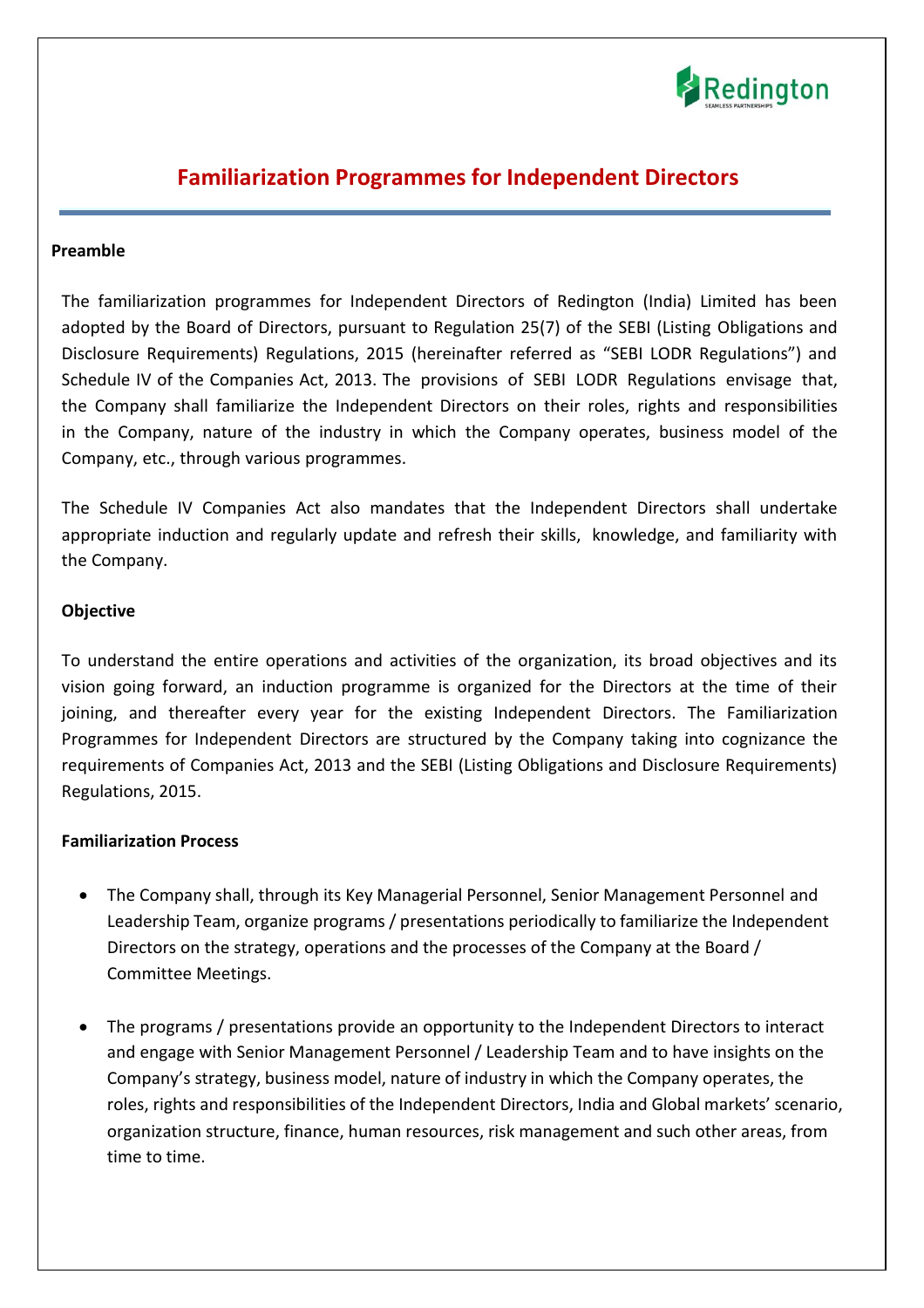

#### **Familiarization Module for Independent Directors**

- $\triangleright$  On appointment, Independent Directors are given the letter of appointment which details on their definite roles, rights and duties, Code of Conduct particularly in accordance with the Schedule IV of the Companies Act, 2013.
- $\triangleright$  New Directors would be given a 'Welcome Kit', which includes organization structure, vision, mission, details about other directors on the Board, the summary of terms of reference of committees of the Board, major shareholders, the business model of the Company, Annual Reports, Codes of Conduct, copies of Corporate Policies of the Company, etc., They will also be updated on the various enactments applicable to the Company, including the Companies Act 2013, SEBI Regulations etc., and the amendments to the same, from time to time.
- $\triangleright$  Post appointment, on their availability at the Corporate Office of the Company, he/she will be introduced to the senior management personnel of the Company for interactive session with Senior Management Personnel and the Leadership Team.

The Independent Directors will also be updated on the business structure and operations of the subsidiary companies.

Apart from the above, during their tenure as Director, they will be informed regularly on the material events of the Company and its subsidiaries. Further, at every Board Meeting, they will be updated on the Business and Financial performance, Industry trends, the risk management system, significant legal issues etc. They will also be updated on the summary of business and financial performance of the subsidiary Companies.

The Independent Directors are expected to actively participate at the Committees / Board meetings, guide the management with their respective expertise. The collective experience and views of Independent Directors would certainly add value to the Board and the Company.

### **Details of familiarization programmes imparted to Independent Directors**

| S.No           | Name of the Independent<br><b>Director</b> | No. of sessions attended  |                             | No. of hours spent        |                          |
|----------------|--------------------------------------------|---------------------------|-----------------------------|---------------------------|--------------------------|
|                |                                            | <b>During</b><br>FY 20-21 | On a<br>cumulative<br>basis | <b>During</b><br>FY 20-21 | On a cumulative<br>basis |
| $\mathbf{1}$   | Prof. J. Ramachandran                      | 3                         | 20                          | 6                         | 31                       |
| $\overline{2}$ | Mr. V.S. Hariharan                         | 3                         | 20                          | 6                         | 31                       |
| $\overline{3}$ | Mr. Keith WF Bradley                       | 3                         | 18                          | 6                         | 27                       |
| 4              | Mr. B. Ramaratnam                          | 3                         | 10                          | 6                         | 19                       |
| 5              | Ms. Anita P Belani                         | 3                         |                             | 6                         | 12                       |